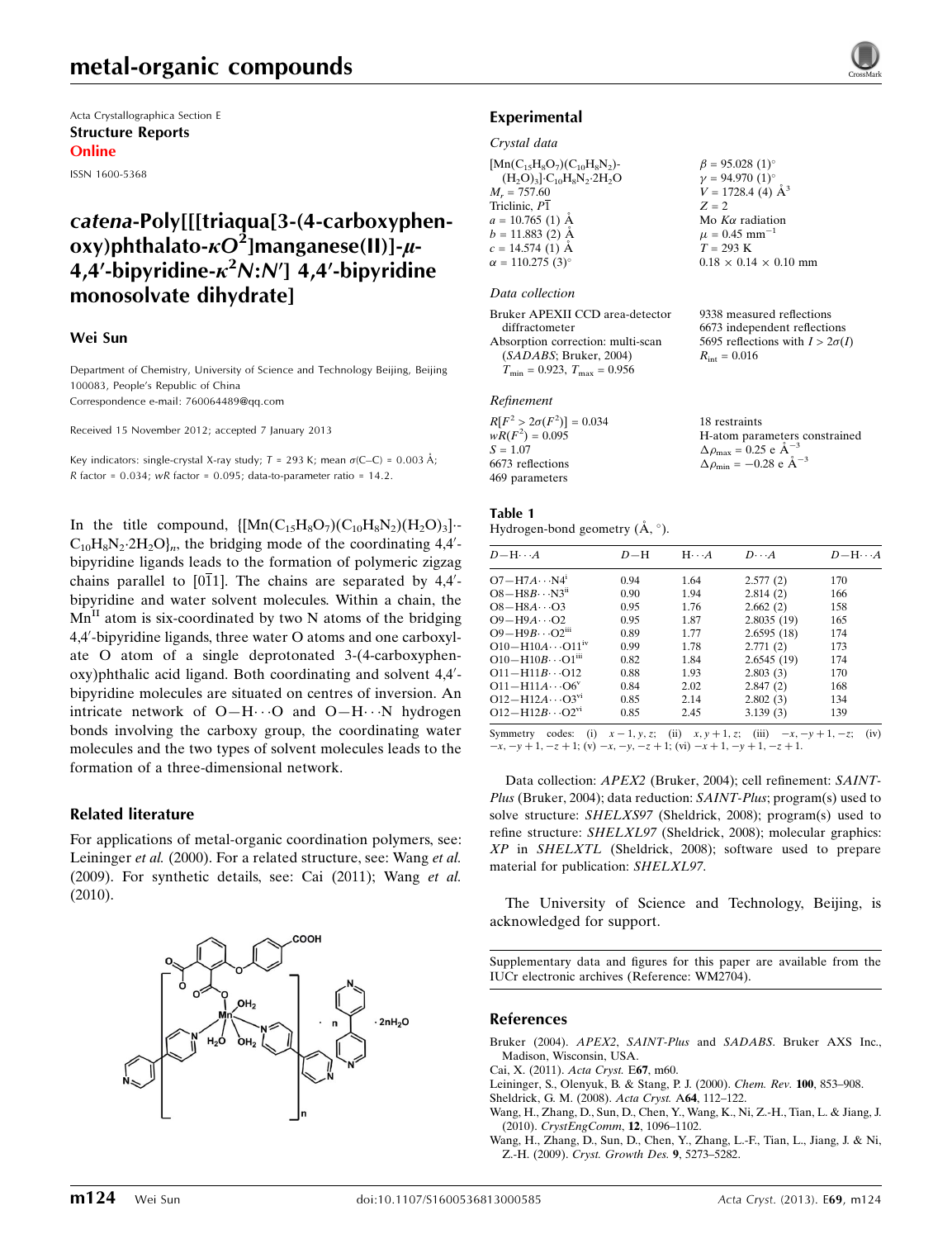## **supporting information**

*Acta Cryst.* (2013). E**69**, m124 [doi:10.1107/S1600536813000585]

## *catena***-Poly[[[triaqua[3-(4-carboxyphenoxy)phthalato-***κO***<sup>2</sup> ]manganese(II)]** *µ***-4,4′-bipyridine-***κ***<sup>2</sup>** *N***:***N***′] 4,4′-bipyridine monosolvate dihydrate]**

#### **Wei Sun**

#### **S1. Comment**

The design of metal-organic coordination polymers with interesting structures and properties has stimulated the interests of scientists in the field of supramolecular chemistry and crystal engineering over the past few decades (Leininger *et al.*, 2000). Recently, considerable progress has been achieved in the preparation of coordination polymers with desired functionalities. In the present work, the novel coordination polymer,  $[Mn(C_{15}H_8O_7)(H_2O)_3(C_{10}H_8N_2)C_{10}H_8N_22H_2O, (I),$ has been prepared hydrothermally, and its structure is described here.

The asymmetric unit of compound (I) is composed of a 3-(4-carboxyphenoxy) phthalate ligand (*L*), two halves of two 4,4′-bipyridine ligands, a divalent manganese ion, three coordinating water molecules, two halves of 4,4′-bipyridine solvent molecules and two solvent water molecules. The ligand  $L$  is in a single deprotonated form. The Mn<sup>II</sup> atom is octahedrally coordinated by two N atoms of two bridging 4,4′-bipyridine ligands, three water O atoms and one O atom of a carboxylate function of *L* (Fig. 1). The bridging mode of the 4,4′-bipyridine ligands leads to the formation of zig-zag chains extending parallel to  $[0\overline{1}1]$ .

Extensive O—H···O and O—H···N hydrogen bonding between water molecules and the carboxy function as donors and 4,4′-bipyridine molecules, carboxyate groups, and water molecules as acceptors (Table 1) leads to the construction of a three-dimensional supramolecular structure (Fig. 2). The hydrogen-bonding scheme resembles that of a related structure discussed by Wang *et al.* (2009).

#### **S2. Experimental**

Compound (I) was synthesized referring to a procedure given by Cai (2011) and Wang *et al.* (2010). A mixture containing Mn(OAc)<sub>2</sub> 4H<sub>2</sub>O (0.049 g, 0.2 mmol), 4,4'-bipyridine (0.031 g, 0.2 mmol), 3-(4-carboxyphenoxy)phthalate (0.030 g, 0.1 mmol), and H<sub>2</sub>O (15 ml) was sealed in a Teflon-lined stainless steel reactor and heated to 393 K. Pale yellow crystals were separated by filtration and dried in air; yield *ca*. 32%.

#### **S3. Refinement**

All C-bound H atoms were placed in geometrically idealized positions and treated as riding on their parent atoms with C  $-H = 0.93$  Å and  $U_{\text{iso}} = 1.2U_{\text{eq}}(C)$ . The H atoms associated with the carboxyl group and the water molecules were clearly discernible from difference maps. They were refined with distance restraints (O—H and H—H) by using the *DFIX* command in SHELXTL, and with  $U_{iso}(H) = 1.5U_{eq}(O)$ .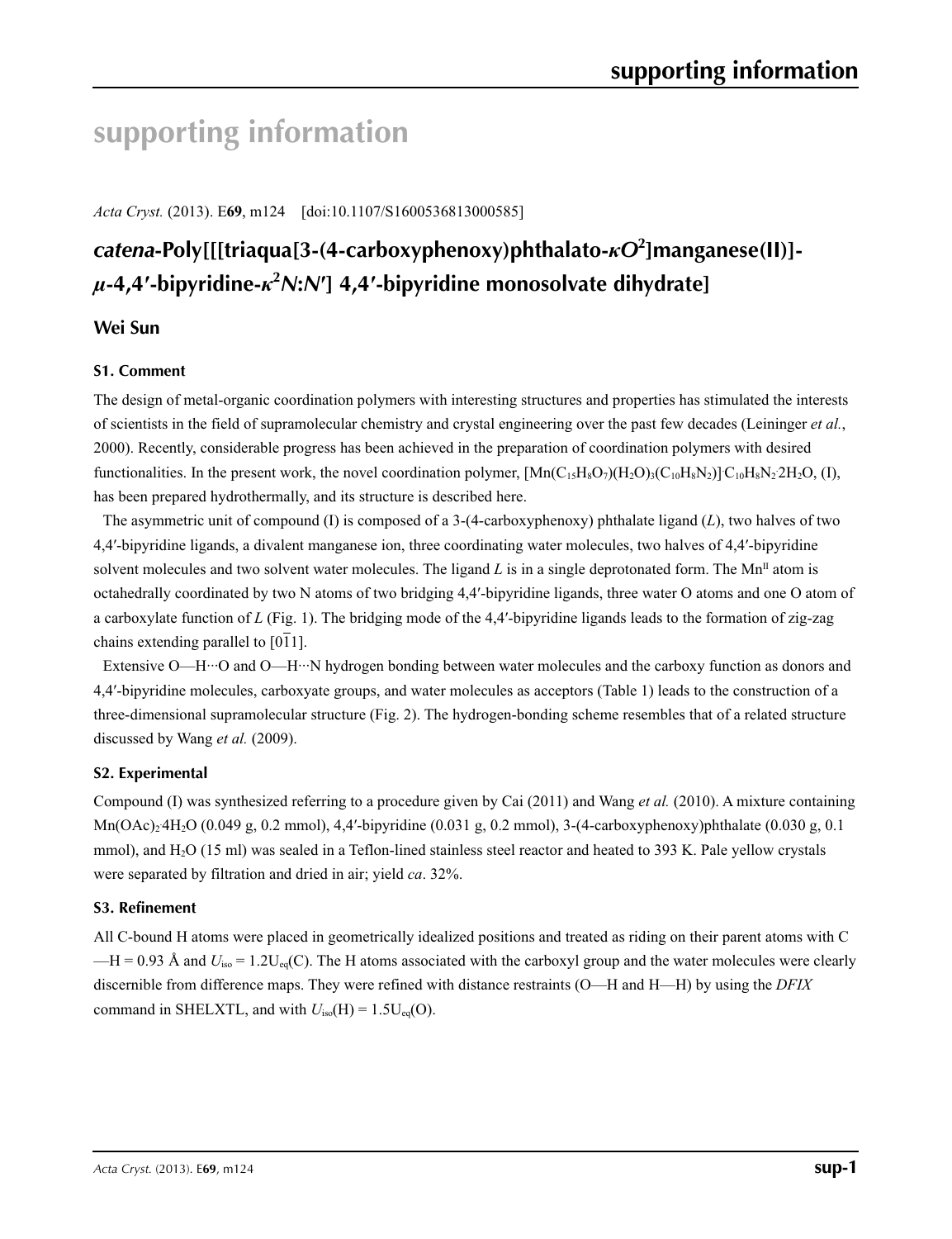

#### **Figure 1**

The coordination of Mn<sup>II</sup> in the structure of (I). Displacement ellipsoids are drawn at the 30% probability level. The solvent 4,4′-bipyridine as well as the two solvent water molecules are also shown. All H atoms were omitted for clarity. [Symmetry codes: A) -1-*x*, -*y*, -*z*; B) -1-*x*, 1-*y*, 1-*z*.]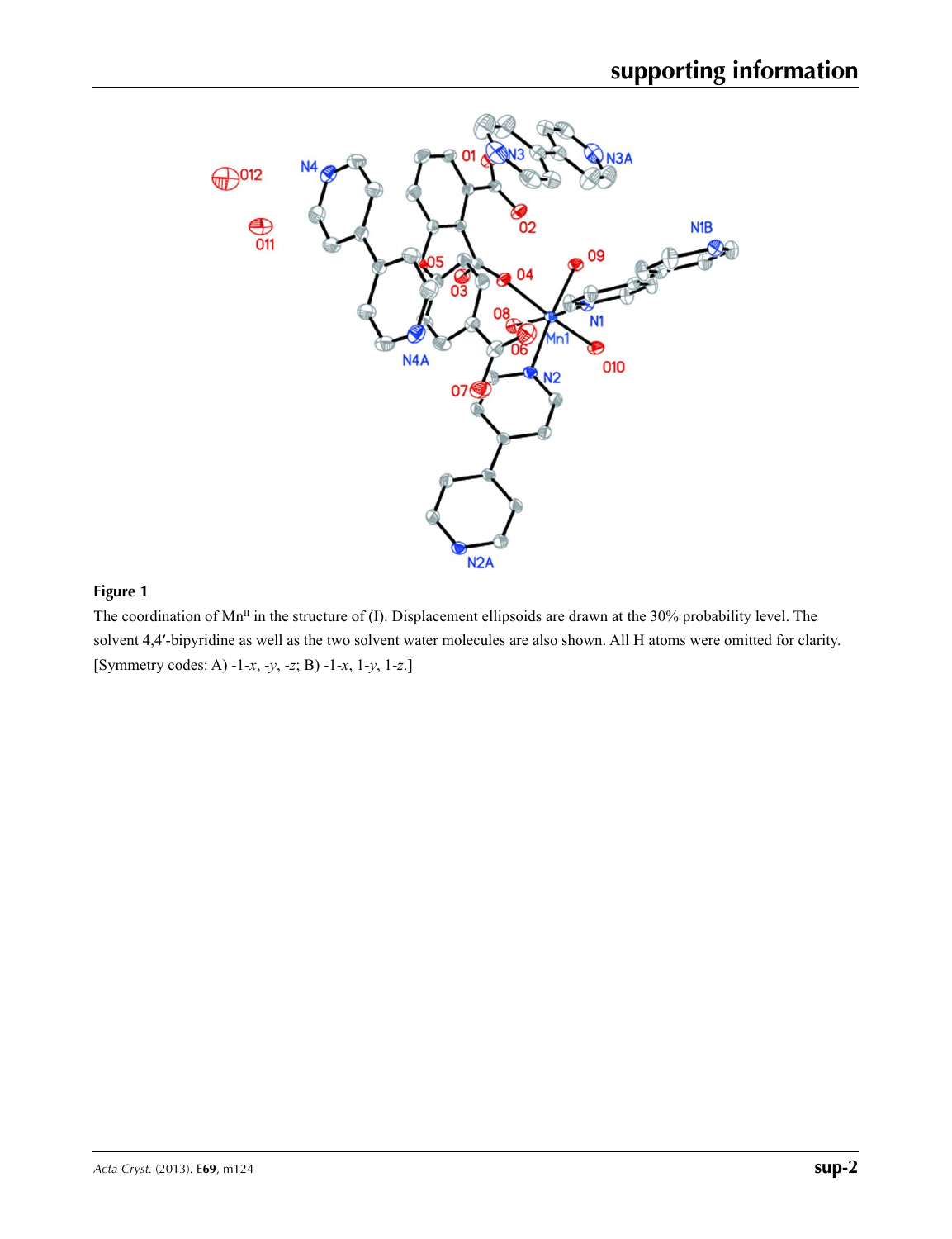

#### **Figure 2**

A view of three-dimensional supramolecular structure of (I) resulting from the hydrogen bonding (dashed lines represent donor···acceptor interactions).

#### catena-Poly[[[triaqua[3-(4-carboxyphenoxy)phthalato-  $\kappa O^2$ ]manganese(II)]- $\mu$ -4,4'-bipyridine- $\kappa^2 N: N'$ ] 4,4'**bipyridine monosolvate dihydrate]**

| Crystal data                                                                                      |                                        |
|---------------------------------------------------------------------------------------------------|----------------------------------------|
| $[{\rm Mn}(C_{15}H_8O_7)(C_{10}H_8N_2)(H_2O)_3]$ <sup>-</sup> $C_{10}H_8N_2$ <sup>-</sup> $2H_2O$ | $Z = 2$                                |
| $M_r = 757.60$                                                                                    | $F(000) = 786$                         |
| Triclinic, P1                                                                                     | $D_x = 1.456$ Mg m <sup>-3</sup>       |
| Hall symbol: -P 1                                                                                 | Mo Ka radiation, $\lambda = 0.71069$ Å |
| $a = 10.765$ (1) Å                                                                                | Cell parameters from 4836 reflections  |
| $b = 11.883$ (2) Å                                                                                | $\theta$ = 2.8–27.3°                   |
| $c = 14.574$ (1) Å                                                                                | $\mu = 0.45$ mm <sup>-1</sup>          |
| $\alpha$ = 110.275 (3) <sup>o</sup>                                                               | $T = 293 \text{ K}$                    |
| $\beta$ = 95.028 (1) <sup>o</sup>                                                                 | Block, pale yellow                     |
| $\gamma = 94.970(1)$ °                                                                            | $0.18 \times 0.14 \times 0.10$ mm      |
| $V = 1728.4$ (4) Å <sup>3</sup>                                                                   |                                        |
|                                                                                                   |                                        |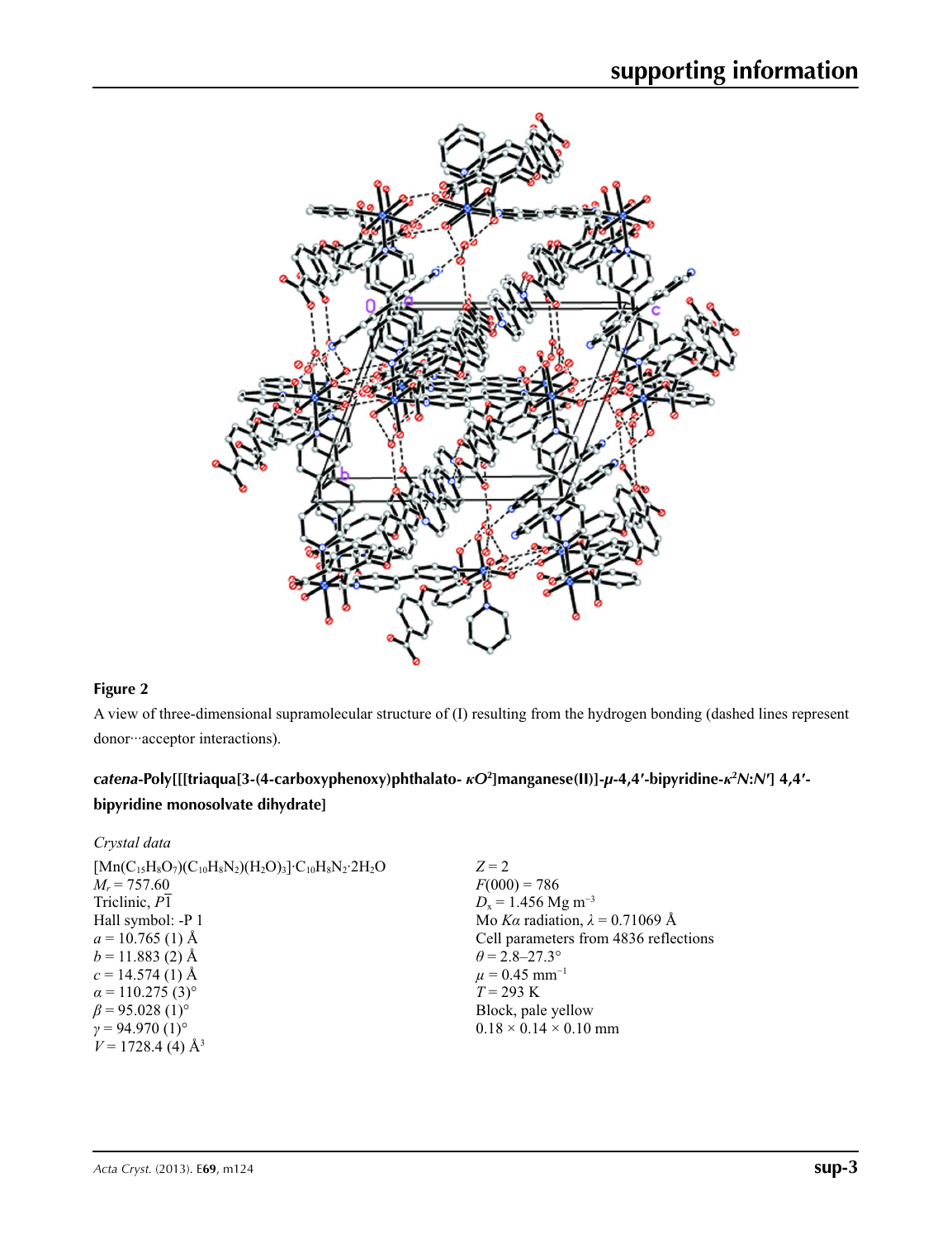*Data collection*

| Bruker APEXII CCD area-detector<br>diffractometer<br>Radiation source: fine-focus sealed tube<br>Graphite monochromator<br>$\varphi$ and $\omega$ scans<br>Absorption correction: multi-scan<br>(SADABS; Bruker, 2004)<br>$T_{\text{min}} = 0.923$ , $T_{\text{max}} = 0.956$<br>Refinement | 9338 measured reflections<br>6673 independent reflections<br>5695 reflections with $I > 2\sigma(I)$<br>$R_{\text{int}} = 0.016$<br>$\theta_{\text{max}} = 26.0^{\circ}, \theta_{\text{min}} = 1.8^{\circ}$<br>$h = -13 \rightarrow 13$<br>$k = -14 \rightarrow 11$<br>$l = -17 \rightarrow 17$ |
|---------------------------------------------------------------------------------------------------------------------------------------------------------------------------------------------------------------------------------------------------------------------------------------------|------------------------------------------------------------------------------------------------------------------------------------------------------------------------------------------------------------------------------------------------------------------------------------------------|
|                                                                                                                                                                                                                                                                                             |                                                                                                                                                                                                                                                                                                |
| Refinement on $F^2$<br>Least-squares matrix: full                                                                                                                                                                                                                                           | Secondary atom site location: difference Fourier<br>map                                                                                                                                                                                                                                        |
| $R[F^2 > 2\sigma(F^2)] = 0.034$                                                                                                                                                                                                                                                             | Hydrogen site location: inferred from                                                                                                                                                                                                                                                          |
| $wR(F^2) = 0.095$                                                                                                                                                                                                                                                                           | neighbouring sites                                                                                                                                                                                                                                                                             |
| $S = 1.07$                                                                                                                                                                                                                                                                                  | H-atom parameters constrained                                                                                                                                                                                                                                                                  |
| 6673 reflections                                                                                                                                                                                                                                                                            | $w = 1/[\sigma^2(F_0^2) + (0.0504P)^2 + 0.3087P]$                                                                                                                                                                                                                                              |
| 469 parameters                                                                                                                                                                                                                                                                              | where $P = (F_0^2 + 2F_c^2)/3$                                                                                                                                                                                                                                                                 |
| 18 restraints                                                                                                                                                                                                                                                                               | $(\Delta/\sigma)_{\text{max}} = 0.001$                                                                                                                                                                                                                                                         |
| Primary atom site location: structure-invariant                                                                                                                                                                                                                                             | $\Delta\rho_{\text{max}}$ = 0.25 e Å <sup>-3</sup>                                                                                                                                                                                                                                             |
| direct methods                                                                                                                                                                                                                                                                              | $\Delta\rho_{\rm min}$ = -0.28 e Å <sup>-3</sup>                                                                                                                                                                                                                                               |

#### *Special details*

**Geometry**. All e.s.d.'s (except the e.s.d. in the dihedral angle between two l.s. planes) are estimated using the full covariance matrix. The cell e.s.d.'s are taken into account individually in the estimation of e.s.d.'s in distances, angles and torsion angles; correlations between e.s.d.'s in cell parameters are only used when they are defined by crystal symmetry. An approximate (isotropic) treatment of cell e.s.d.'s is used for estimating e.s.d.'s involving l.s. planes.

**Refinement**. Refinement of  $F^2$  against ALL reflections. The weighted *R*-factor  $wR$  and goodness of fit *S* are based on  $F^2$ , conventional *R*-factors *R* are based on *F*, with *F* set to zero for negative  $F^2$ . The threshold expression of  $F^2 > \sigma(F^2)$  is used only for calculating *R*-factors(gt) *etc*. and is not relevant to the choice of reflections for refinement. *R*-factors based on *F*<sup>2</sup> are statistically about twice as large as those based on *F*, and *R*- factors based on ALL data will be even larger.

*Fractional atomic coordinates and isotropic or equivalent isotropic displacement parameters (Å<sup>2</sup>)* 

|                | $\mathcal{X}$  | $\mathcal{Y}$ | $\boldsymbol{Z}$ | $U_{\rm iso}$ */ $U_{\rm eq}$ |  |
|----------------|----------------|---------------|------------------|-------------------------------|--|
| C <sub>1</sub> | 0.22064(17)    | 0.38214(17)   | 0.09394(13)      | 0.0351(4)                     |  |
| C <sub>2</sub> | 0.21923(16)    | 0.32151(16)   | 0.16976(12)      | 0.0306(4)                     |  |
| C <sub>3</sub> | 0.30439(18)    | 0.23977(18)   | 0.16908(14)      | 0.0405(4)                     |  |
| H <sub>3</sub> | 0.3594         | 0.2230        | 0.1217           | $0.049*$                      |  |
| C <sub>4</sub> | 0.3092(2)      | 0.1829(2)     | 0.23714(17)      | 0.0497(5)                     |  |
| H4             | 0.3654         | 0.1271        | 0.2347           | $0.060*$                      |  |
| C <sub>5</sub> | 0.2290(2)      | 0.2101(2)     | 0.30932(16)      | 0.0460(5)                     |  |
| H <sub>5</sub> | 0.2319         | 0.1736        | 0.3564           | $0.055*$                      |  |
| C <sub>6</sub> | 0.14559(16)    | 0.29131(17)   | 0.31048(13)      | 0.0331(4)                     |  |
| C7             | 0.13674(15)    | 0.34762(15)   | 0.24158(12)      | 0.0279(3)                     |  |
| C8             | 0.04632(16)    | 0.44143(16)   | 0.25351(12)      | 0.0297(4)                     |  |
| C9             | $-0.03649(17)$ | 0.26350(17)   | 0.38774(12)      | 0.0326(4)                     |  |
| C10            | $-0.10301(19)$ | 0.31301(19)   | 0.46616(14)      | 0.0436(5)                     |  |
| H10            | $-0.0692$      | 0.3839        | 0.5175           | $0.052*$                      |  |
| C11            | $-0.2197(2)$   | 0.25630(19)   | 0.46742(15)      | 0.0452(5)                     |  |
| H11            | $-0.2649$      | 0.2898        | 0.5198           | $0.054*$                      |  |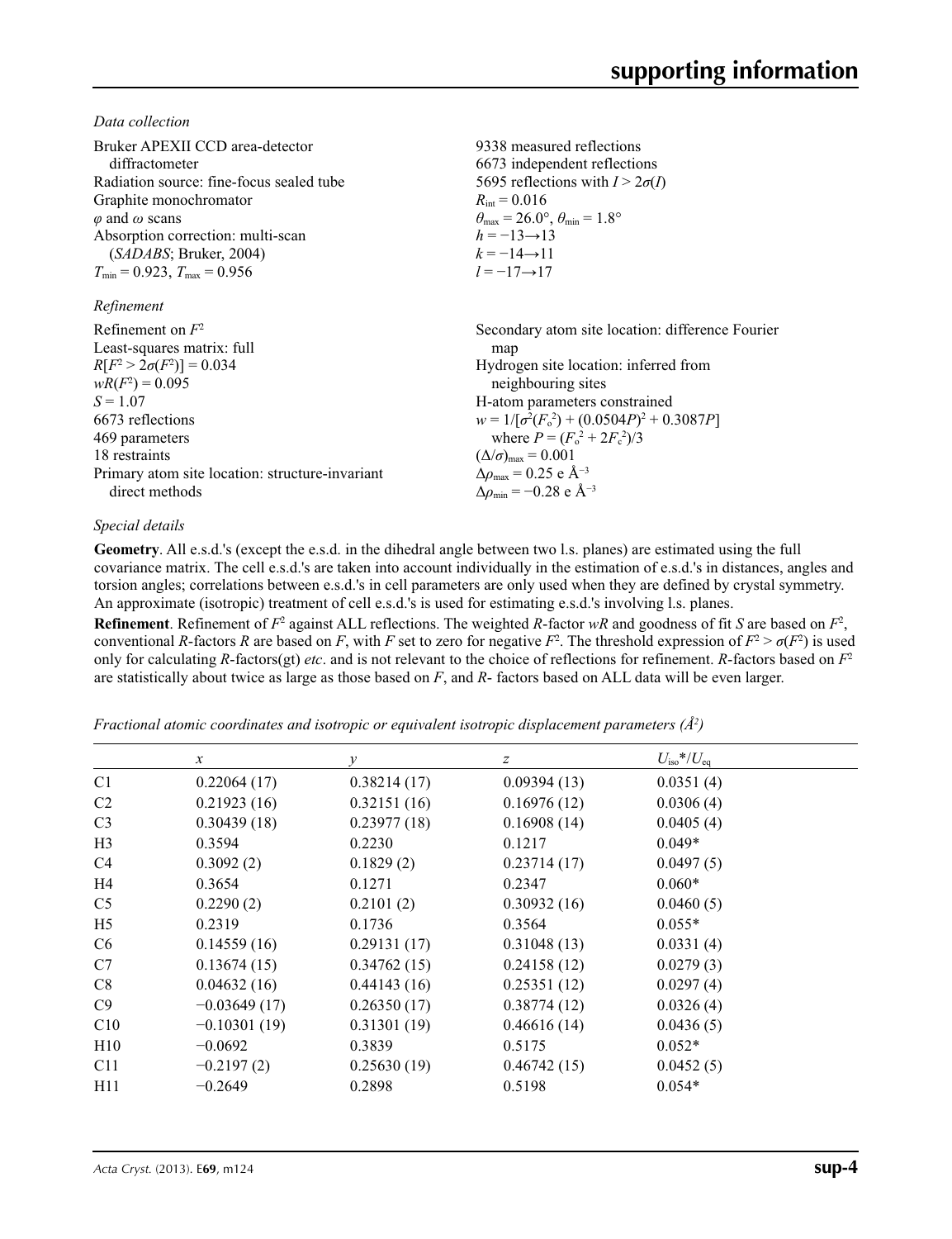| C13<br>$-0.19944(18)$<br>0.0389(4)<br>0.09888(18)<br>0.31669(14)<br>$0.047*$<br>H13<br>$-0.2310$<br>0.0255<br>0.2673<br>C14<br>$-0.08209(18)$<br>0.15488(18)<br>0.31369(13)<br>0.0390(4)<br>$-0.0352$<br>$0.047*$<br>H14<br>0.1200<br>0.2629<br>C15<br>$-0.40006(18)$<br>0.09199(19)<br>0.38805(16)<br>0.0414(5)<br>C16<br>$-0.27139(18)$<br>0.5215(2)<br>0.39115(14)<br>0.0424(5)<br>H16<br>$-0.1840$<br>0.5327<br>0.4007<br>$0.051*$<br>C17<br>$-0.33425(18)$<br>0.5189(2)<br>0.46953(13)<br>0.0411(5)<br>$0.049*$<br>$-0.2889$<br>0.5278<br>0.5294<br>H17<br>C18<br>$-0.46457(16)$<br>0.50325(16)<br>0.45902(12)<br>0.0308(4)<br>C19<br>$-0.52447(18)$<br>0.4919(2)<br>0.36711(14)<br>0.0437(5)<br>H19<br>$-0.6118$<br>0.4822<br>$0.052*$<br>0.3558<br>C20<br>$-0.45483(18)$<br>0.4948(2)<br>0.29281(14)<br>0.0418(5)<br>$0.050*$<br>H20<br>$-0.4977$<br>0.4866<br>0.2322<br>C21<br>$-0.33741(19)$<br>0.22192(17)<br>0.15354(14)<br>0.0397(4)<br>H21<br>$-0.2945$<br>0.2170<br>$0.048*$<br>0.2486<br>C22<br>$-0.40125(18)$<br>0.10654(17)<br>0.11631(14)<br>0.0377(4)<br>H <sub>22</sub><br>$-0.4018$<br>$0.045*$<br>0.0585<br>0.1549<br>C23<br>$-0.46453(16)$<br>0.06216(15)<br>0.02145(13)<br>0.0301(4)<br>C <sub>24</sub><br>$-0.4605(2)$<br>0.14042(18)<br>$-0.03056(14)$<br>0.0427(5)<br>H <sub>24</sub><br>$-0.5011$<br>$-0.0947$<br>$0.051*$<br>0.1153<br>C <sub>25</sub><br>$-0.3962(2)$<br>0.25575(18)<br>0.01303(14)<br>0.0433(5)<br>H25<br>$-0.3966$<br>0.3069<br>$-0.0229$<br>$0.052*$<br>C <sub>26</sub><br>$-0.1322(3)$<br>$-0.1451(2)$<br>0.10978(18)<br>0.0611(6)<br>$0.073*$<br>H <sub>26</sub><br>$-0.2113$<br>$-0.1668$<br>0.1239<br>C27<br>$-0.0724(2)$<br>0.05370(17)<br>$-0.1236(2)$<br>0.0540(5)<br>$-0.0462$<br>0.0316<br>$0.065*$<br>H27<br>$-0.1954$<br>C28<br>$-0.0072(2)$<br>$-0.03880(19)$<br>0.03055(15)<br>0.0456(5)<br>C29<br>$-0.0820(3)$<br>0.0937(3)<br>0.0666(2)<br>0.0759(8)<br>H <sub>29</sub><br>0.1740<br>$-0.0628$<br>$0.091*$<br>0.0531<br>C30<br>0.0760(3)<br>$-0.1537(3)$<br>0.1224(2)<br>0.0828(9)<br>$0.099*$<br>H30<br>0.1459<br>$-0.1811$<br>0.1459<br>C31<br>0.0488(5)<br>0.2674(2)<br>0.1347(2)<br>0.54507(17)<br>H31<br>$0.059*$<br>0.3170<br>0.2031<br>0.5897<br>C32<br>0.1434(2)<br>0.55870(16)<br>0.1140(2)<br>0.0476(5)<br>H32<br>$0.057*$<br>0.1111<br>0.1678<br>0.6114<br>C33<br>0.06698(17)<br>0.01304(17)<br>0.49382(13)<br>0.0346(4)<br>C34<br>$-0.0622(2)$<br>0.41663(16)<br>0.0470(5)<br>0.1222(2)<br>0.0751<br>H34<br>$-0.1310$<br>0.3704<br>$0.056*$<br>C35<br>0.2468(2)<br>$-0.0349(2)$<br>0.40867(17)<br>0.0503(5)<br>H35<br>$0.060*$<br>0.2820<br>$-0.0869$<br>0.3567<br>N1<br>$-0.33367(14)$<br>0.29750(13)<br>0.10383(11)<br>0.0338(3)<br>N2<br>$-0.32931(14)$<br>0.50875(13)<br>0.30290(10)<br>0.0322(3)<br>N <sub>3</sub><br>$-0.0353(3)$<br>$-0.18546(18)$<br>0.14443(15)<br>0.0660(6)<br>N <sub>4</sub><br>0.31901(15)<br>0.06186(16)<br>0.47140(13)<br>0.0441(4)<br>O <sub>1</sub><br>0.31950(14)<br>0.38603(18)<br>0.05648(12)<br>0.0632(5)<br>0.42516(15)<br>0.12403(13)<br>0.07502(11)<br>0.0503(4)<br>O <sub>2</sub> | C12 | $-0.27071(17)$ | 0.14997(17) | 0.39170(14) | 0.0362(4) |
|-------------------------------------------------------------------------------------------------------------------------------------------------------------------------------------------------------------------------------------------------------------------------------------------------------------------------------------------------------------------------------------------------------------------------------------------------------------------------------------------------------------------------------------------------------------------------------------------------------------------------------------------------------------------------------------------------------------------------------------------------------------------------------------------------------------------------------------------------------------------------------------------------------------------------------------------------------------------------------------------------------------------------------------------------------------------------------------------------------------------------------------------------------------------------------------------------------------------------------------------------------------------------------------------------------------------------------------------------------------------------------------------------------------------------------------------------------------------------------------------------------------------------------------------------------------------------------------------------------------------------------------------------------------------------------------------------------------------------------------------------------------------------------------------------------------------------------------------------------------------------------------------------------------------------------------------------------------------------------------------------------------------------------------------------------------------------------------------------------------------------------------------------------------------------------------------------------------------------------------------------------------------------------------------------------------------------------------------------------------------------------------------------------------------------------------------------------------------------------------------------------------------------------------------------------------------------------------------------------------------------------------------------------------------------------------------------------------------------------------------------------------------------------------------------------------------------------------------------------------------------------------------------------------------------------------------------------------------------------------------------------------------------------------------------------------------------------------------------------|-----|----------------|-------------|-------------|-----------|
|                                                                                                                                                                                                                                                                                                                                                                                                                                                                                                                                                                                                                                                                                                                                                                                                                                                                                                                                                                                                                                                                                                                                                                                                                                                                                                                                                                                                                                                                                                                                                                                                                                                                                                                                                                                                                                                                                                                                                                                                                                                                                                                                                                                                                                                                                                                                                                                                                                                                                                                                                                                                                                                                                                                                                                                                                                                                                                                                                                                                                                                                                                       |     |                |             |             |           |
|                                                                                                                                                                                                                                                                                                                                                                                                                                                                                                                                                                                                                                                                                                                                                                                                                                                                                                                                                                                                                                                                                                                                                                                                                                                                                                                                                                                                                                                                                                                                                                                                                                                                                                                                                                                                                                                                                                                                                                                                                                                                                                                                                                                                                                                                                                                                                                                                                                                                                                                                                                                                                                                                                                                                                                                                                                                                                                                                                                                                                                                                                                       |     |                |             |             |           |
|                                                                                                                                                                                                                                                                                                                                                                                                                                                                                                                                                                                                                                                                                                                                                                                                                                                                                                                                                                                                                                                                                                                                                                                                                                                                                                                                                                                                                                                                                                                                                                                                                                                                                                                                                                                                                                                                                                                                                                                                                                                                                                                                                                                                                                                                                                                                                                                                                                                                                                                                                                                                                                                                                                                                                                                                                                                                                                                                                                                                                                                                                                       |     |                |             |             |           |
|                                                                                                                                                                                                                                                                                                                                                                                                                                                                                                                                                                                                                                                                                                                                                                                                                                                                                                                                                                                                                                                                                                                                                                                                                                                                                                                                                                                                                                                                                                                                                                                                                                                                                                                                                                                                                                                                                                                                                                                                                                                                                                                                                                                                                                                                                                                                                                                                                                                                                                                                                                                                                                                                                                                                                                                                                                                                                                                                                                                                                                                                                                       |     |                |             |             |           |
|                                                                                                                                                                                                                                                                                                                                                                                                                                                                                                                                                                                                                                                                                                                                                                                                                                                                                                                                                                                                                                                                                                                                                                                                                                                                                                                                                                                                                                                                                                                                                                                                                                                                                                                                                                                                                                                                                                                                                                                                                                                                                                                                                                                                                                                                                                                                                                                                                                                                                                                                                                                                                                                                                                                                                                                                                                                                                                                                                                                                                                                                                                       |     |                |             |             |           |
|                                                                                                                                                                                                                                                                                                                                                                                                                                                                                                                                                                                                                                                                                                                                                                                                                                                                                                                                                                                                                                                                                                                                                                                                                                                                                                                                                                                                                                                                                                                                                                                                                                                                                                                                                                                                                                                                                                                                                                                                                                                                                                                                                                                                                                                                                                                                                                                                                                                                                                                                                                                                                                                                                                                                                                                                                                                                                                                                                                                                                                                                                                       |     |                |             |             |           |
|                                                                                                                                                                                                                                                                                                                                                                                                                                                                                                                                                                                                                                                                                                                                                                                                                                                                                                                                                                                                                                                                                                                                                                                                                                                                                                                                                                                                                                                                                                                                                                                                                                                                                                                                                                                                                                                                                                                                                                                                                                                                                                                                                                                                                                                                                                                                                                                                                                                                                                                                                                                                                                                                                                                                                                                                                                                                                                                                                                                                                                                                                                       |     |                |             |             |           |
|                                                                                                                                                                                                                                                                                                                                                                                                                                                                                                                                                                                                                                                                                                                                                                                                                                                                                                                                                                                                                                                                                                                                                                                                                                                                                                                                                                                                                                                                                                                                                                                                                                                                                                                                                                                                                                                                                                                                                                                                                                                                                                                                                                                                                                                                                                                                                                                                                                                                                                                                                                                                                                                                                                                                                                                                                                                                                                                                                                                                                                                                                                       |     |                |             |             |           |
|                                                                                                                                                                                                                                                                                                                                                                                                                                                                                                                                                                                                                                                                                                                                                                                                                                                                                                                                                                                                                                                                                                                                                                                                                                                                                                                                                                                                                                                                                                                                                                                                                                                                                                                                                                                                                                                                                                                                                                                                                                                                                                                                                                                                                                                                                                                                                                                                                                                                                                                                                                                                                                                                                                                                                                                                                                                                                                                                                                                                                                                                                                       |     |                |             |             |           |
|                                                                                                                                                                                                                                                                                                                                                                                                                                                                                                                                                                                                                                                                                                                                                                                                                                                                                                                                                                                                                                                                                                                                                                                                                                                                                                                                                                                                                                                                                                                                                                                                                                                                                                                                                                                                                                                                                                                                                                                                                                                                                                                                                                                                                                                                                                                                                                                                                                                                                                                                                                                                                                                                                                                                                                                                                                                                                                                                                                                                                                                                                                       |     |                |             |             |           |
|                                                                                                                                                                                                                                                                                                                                                                                                                                                                                                                                                                                                                                                                                                                                                                                                                                                                                                                                                                                                                                                                                                                                                                                                                                                                                                                                                                                                                                                                                                                                                                                                                                                                                                                                                                                                                                                                                                                                                                                                                                                                                                                                                                                                                                                                                                                                                                                                                                                                                                                                                                                                                                                                                                                                                                                                                                                                                                                                                                                                                                                                                                       |     |                |             |             |           |
|                                                                                                                                                                                                                                                                                                                                                                                                                                                                                                                                                                                                                                                                                                                                                                                                                                                                                                                                                                                                                                                                                                                                                                                                                                                                                                                                                                                                                                                                                                                                                                                                                                                                                                                                                                                                                                                                                                                                                                                                                                                                                                                                                                                                                                                                                                                                                                                                                                                                                                                                                                                                                                                                                                                                                                                                                                                                                                                                                                                                                                                                                                       |     |                |             |             |           |
|                                                                                                                                                                                                                                                                                                                                                                                                                                                                                                                                                                                                                                                                                                                                                                                                                                                                                                                                                                                                                                                                                                                                                                                                                                                                                                                                                                                                                                                                                                                                                                                                                                                                                                                                                                                                                                                                                                                                                                                                                                                                                                                                                                                                                                                                                                                                                                                                                                                                                                                                                                                                                                                                                                                                                                                                                                                                                                                                                                                                                                                                                                       |     |                |             |             |           |
|                                                                                                                                                                                                                                                                                                                                                                                                                                                                                                                                                                                                                                                                                                                                                                                                                                                                                                                                                                                                                                                                                                                                                                                                                                                                                                                                                                                                                                                                                                                                                                                                                                                                                                                                                                                                                                                                                                                                                                                                                                                                                                                                                                                                                                                                                                                                                                                                                                                                                                                                                                                                                                                                                                                                                                                                                                                                                                                                                                                                                                                                                                       |     |                |             |             |           |
|                                                                                                                                                                                                                                                                                                                                                                                                                                                                                                                                                                                                                                                                                                                                                                                                                                                                                                                                                                                                                                                                                                                                                                                                                                                                                                                                                                                                                                                                                                                                                                                                                                                                                                                                                                                                                                                                                                                                                                                                                                                                                                                                                                                                                                                                                                                                                                                                                                                                                                                                                                                                                                                                                                                                                                                                                                                                                                                                                                                                                                                                                                       |     |                |             |             |           |
|                                                                                                                                                                                                                                                                                                                                                                                                                                                                                                                                                                                                                                                                                                                                                                                                                                                                                                                                                                                                                                                                                                                                                                                                                                                                                                                                                                                                                                                                                                                                                                                                                                                                                                                                                                                                                                                                                                                                                                                                                                                                                                                                                                                                                                                                                                                                                                                                                                                                                                                                                                                                                                                                                                                                                                                                                                                                                                                                                                                                                                                                                                       |     |                |             |             |           |
|                                                                                                                                                                                                                                                                                                                                                                                                                                                                                                                                                                                                                                                                                                                                                                                                                                                                                                                                                                                                                                                                                                                                                                                                                                                                                                                                                                                                                                                                                                                                                                                                                                                                                                                                                                                                                                                                                                                                                                                                                                                                                                                                                                                                                                                                                                                                                                                                                                                                                                                                                                                                                                                                                                                                                                                                                                                                                                                                                                                                                                                                                                       |     |                |             |             |           |
|                                                                                                                                                                                                                                                                                                                                                                                                                                                                                                                                                                                                                                                                                                                                                                                                                                                                                                                                                                                                                                                                                                                                                                                                                                                                                                                                                                                                                                                                                                                                                                                                                                                                                                                                                                                                                                                                                                                                                                                                                                                                                                                                                                                                                                                                                                                                                                                                                                                                                                                                                                                                                                                                                                                                                                                                                                                                                                                                                                                                                                                                                                       |     |                |             |             |           |
|                                                                                                                                                                                                                                                                                                                                                                                                                                                                                                                                                                                                                                                                                                                                                                                                                                                                                                                                                                                                                                                                                                                                                                                                                                                                                                                                                                                                                                                                                                                                                                                                                                                                                                                                                                                                                                                                                                                                                                                                                                                                                                                                                                                                                                                                                                                                                                                                                                                                                                                                                                                                                                                                                                                                                                                                                                                                                                                                                                                                                                                                                                       |     |                |             |             |           |
|                                                                                                                                                                                                                                                                                                                                                                                                                                                                                                                                                                                                                                                                                                                                                                                                                                                                                                                                                                                                                                                                                                                                                                                                                                                                                                                                                                                                                                                                                                                                                                                                                                                                                                                                                                                                                                                                                                                                                                                                                                                                                                                                                                                                                                                                                                                                                                                                                                                                                                                                                                                                                                                                                                                                                                                                                                                                                                                                                                                                                                                                                                       |     |                |             |             |           |
|                                                                                                                                                                                                                                                                                                                                                                                                                                                                                                                                                                                                                                                                                                                                                                                                                                                                                                                                                                                                                                                                                                                                                                                                                                                                                                                                                                                                                                                                                                                                                                                                                                                                                                                                                                                                                                                                                                                                                                                                                                                                                                                                                                                                                                                                                                                                                                                                                                                                                                                                                                                                                                                                                                                                                                                                                                                                                                                                                                                                                                                                                                       |     |                |             |             |           |
|                                                                                                                                                                                                                                                                                                                                                                                                                                                                                                                                                                                                                                                                                                                                                                                                                                                                                                                                                                                                                                                                                                                                                                                                                                                                                                                                                                                                                                                                                                                                                                                                                                                                                                                                                                                                                                                                                                                                                                                                                                                                                                                                                                                                                                                                                                                                                                                                                                                                                                                                                                                                                                                                                                                                                                                                                                                                                                                                                                                                                                                                                                       |     |                |             |             |           |
|                                                                                                                                                                                                                                                                                                                                                                                                                                                                                                                                                                                                                                                                                                                                                                                                                                                                                                                                                                                                                                                                                                                                                                                                                                                                                                                                                                                                                                                                                                                                                                                                                                                                                                                                                                                                                                                                                                                                                                                                                                                                                                                                                                                                                                                                                                                                                                                                                                                                                                                                                                                                                                                                                                                                                                                                                                                                                                                                                                                                                                                                                                       |     |                |             |             |           |
|                                                                                                                                                                                                                                                                                                                                                                                                                                                                                                                                                                                                                                                                                                                                                                                                                                                                                                                                                                                                                                                                                                                                                                                                                                                                                                                                                                                                                                                                                                                                                                                                                                                                                                                                                                                                                                                                                                                                                                                                                                                                                                                                                                                                                                                                                                                                                                                                                                                                                                                                                                                                                                                                                                                                                                                                                                                                                                                                                                                                                                                                                                       |     |                |             |             |           |
|                                                                                                                                                                                                                                                                                                                                                                                                                                                                                                                                                                                                                                                                                                                                                                                                                                                                                                                                                                                                                                                                                                                                                                                                                                                                                                                                                                                                                                                                                                                                                                                                                                                                                                                                                                                                                                                                                                                                                                                                                                                                                                                                                                                                                                                                                                                                                                                                                                                                                                                                                                                                                                                                                                                                                                                                                                                                                                                                                                                                                                                                                                       |     |                |             |             |           |
|                                                                                                                                                                                                                                                                                                                                                                                                                                                                                                                                                                                                                                                                                                                                                                                                                                                                                                                                                                                                                                                                                                                                                                                                                                                                                                                                                                                                                                                                                                                                                                                                                                                                                                                                                                                                                                                                                                                                                                                                                                                                                                                                                                                                                                                                                                                                                                                                                                                                                                                                                                                                                                                                                                                                                                                                                                                                                                                                                                                                                                                                                                       |     |                |             |             |           |
|                                                                                                                                                                                                                                                                                                                                                                                                                                                                                                                                                                                                                                                                                                                                                                                                                                                                                                                                                                                                                                                                                                                                                                                                                                                                                                                                                                                                                                                                                                                                                                                                                                                                                                                                                                                                                                                                                                                                                                                                                                                                                                                                                                                                                                                                                                                                                                                                                                                                                                                                                                                                                                                                                                                                                                                                                                                                                                                                                                                                                                                                                                       |     |                |             |             |           |
|                                                                                                                                                                                                                                                                                                                                                                                                                                                                                                                                                                                                                                                                                                                                                                                                                                                                                                                                                                                                                                                                                                                                                                                                                                                                                                                                                                                                                                                                                                                                                                                                                                                                                                                                                                                                                                                                                                                                                                                                                                                                                                                                                                                                                                                                                                                                                                                                                                                                                                                                                                                                                                                                                                                                                                                                                                                                                                                                                                                                                                                                                                       |     |                |             |             |           |
|                                                                                                                                                                                                                                                                                                                                                                                                                                                                                                                                                                                                                                                                                                                                                                                                                                                                                                                                                                                                                                                                                                                                                                                                                                                                                                                                                                                                                                                                                                                                                                                                                                                                                                                                                                                                                                                                                                                                                                                                                                                                                                                                                                                                                                                                                                                                                                                                                                                                                                                                                                                                                                                                                                                                                                                                                                                                                                                                                                                                                                                                                                       |     |                |             |             |           |
|                                                                                                                                                                                                                                                                                                                                                                                                                                                                                                                                                                                                                                                                                                                                                                                                                                                                                                                                                                                                                                                                                                                                                                                                                                                                                                                                                                                                                                                                                                                                                                                                                                                                                                                                                                                                                                                                                                                                                                                                                                                                                                                                                                                                                                                                                                                                                                                                                                                                                                                                                                                                                                                                                                                                                                                                                                                                                                                                                                                                                                                                                                       |     |                |             |             |           |
|                                                                                                                                                                                                                                                                                                                                                                                                                                                                                                                                                                                                                                                                                                                                                                                                                                                                                                                                                                                                                                                                                                                                                                                                                                                                                                                                                                                                                                                                                                                                                                                                                                                                                                                                                                                                                                                                                                                                                                                                                                                                                                                                                                                                                                                                                                                                                                                                                                                                                                                                                                                                                                                                                                                                                                                                                                                                                                                                                                                                                                                                                                       |     |                |             |             |           |
|                                                                                                                                                                                                                                                                                                                                                                                                                                                                                                                                                                                                                                                                                                                                                                                                                                                                                                                                                                                                                                                                                                                                                                                                                                                                                                                                                                                                                                                                                                                                                                                                                                                                                                                                                                                                                                                                                                                                                                                                                                                                                                                                                                                                                                                                                                                                                                                                                                                                                                                                                                                                                                                                                                                                                                                                                                                                                                                                                                                                                                                                                                       |     |                |             |             |           |
|                                                                                                                                                                                                                                                                                                                                                                                                                                                                                                                                                                                                                                                                                                                                                                                                                                                                                                                                                                                                                                                                                                                                                                                                                                                                                                                                                                                                                                                                                                                                                                                                                                                                                                                                                                                                                                                                                                                                                                                                                                                                                                                                                                                                                                                                                                                                                                                                                                                                                                                                                                                                                                                                                                                                                                                                                                                                                                                                                                                                                                                                                                       |     |                |             |             |           |
|                                                                                                                                                                                                                                                                                                                                                                                                                                                                                                                                                                                                                                                                                                                                                                                                                                                                                                                                                                                                                                                                                                                                                                                                                                                                                                                                                                                                                                                                                                                                                                                                                                                                                                                                                                                                                                                                                                                                                                                                                                                                                                                                                                                                                                                                                                                                                                                                                                                                                                                                                                                                                                                                                                                                                                                                                                                                                                                                                                                                                                                                                                       |     |                |             |             |           |
|                                                                                                                                                                                                                                                                                                                                                                                                                                                                                                                                                                                                                                                                                                                                                                                                                                                                                                                                                                                                                                                                                                                                                                                                                                                                                                                                                                                                                                                                                                                                                                                                                                                                                                                                                                                                                                                                                                                                                                                                                                                                                                                                                                                                                                                                                                                                                                                                                                                                                                                                                                                                                                                                                                                                                                                                                                                                                                                                                                                                                                                                                                       |     |                |             |             |           |
|                                                                                                                                                                                                                                                                                                                                                                                                                                                                                                                                                                                                                                                                                                                                                                                                                                                                                                                                                                                                                                                                                                                                                                                                                                                                                                                                                                                                                                                                                                                                                                                                                                                                                                                                                                                                                                                                                                                                                                                                                                                                                                                                                                                                                                                                                                                                                                                                                                                                                                                                                                                                                                                                                                                                                                                                                                                                                                                                                                                                                                                                                                       |     |                |             |             |           |
|                                                                                                                                                                                                                                                                                                                                                                                                                                                                                                                                                                                                                                                                                                                                                                                                                                                                                                                                                                                                                                                                                                                                                                                                                                                                                                                                                                                                                                                                                                                                                                                                                                                                                                                                                                                                                                                                                                                                                                                                                                                                                                                                                                                                                                                                                                                                                                                                                                                                                                                                                                                                                                                                                                                                                                                                                                                                                                                                                                                                                                                                                                       |     |                |             |             |           |
|                                                                                                                                                                                                                                                                                                                                                                                                                                                                                                                                                                                                                                                                                                                                                                                                                                                                                                                                                                                                                                                                                                                                                                                                                                                                                                                                                                                                                                                                                                                                                                                                                                                                                                                                                                                                                                                                                                                                                                                                                                                                                                                                                                                                                                                                                                                                                                                                                                                                                                                                                                                                                                                                                                                                                                                                                                                                                                                                                                                                                                                                                                       |     |                |             |             |           |
|                                                                                                                                                                                                                                                                                                                                                                                                                                                                                                                                                                                                                                                                                                                                                                                                                                                                                                                                                                                                                                                                                                                                                                                                                                                                                                                                                                                                                                                                                                                                                                                                                                                                                                                                                                                                                                                                                                                                                                                                                                                                                                                                                                                                                                                                                                                                                                                                                                                                                                                                                                                                                                                                                                                                                                                                                                                                                                                                                                                                                                                                                                       |     |                |             |             |           |
|                                                                                                                                                                                                                                                                                                                                                                                                                                                                                                                                                                                                                                                                                                                                                                                                                                                                                                                                                                                                                                                                                                                                                                                                                                                                                                                                                                                                                                                                                                                                                                                                                                                                                                                                                                                                                                                                                                                                                                                                                                                                                                                                                                                                                                                                                                                                                                                                                                                                                                                                                                                                                                                                                                                                                                                                                                                                                                                                                                                                                                                                                                       |     |                |             |             |           |
|                                                                                                                                                                                                                                                                                                                                                                                                                                                                                                                                                                                                                                                                                                                                                                                                                                                                                                                                                                                                                                                                                                                                                                                                                                                                                                                                                                                                                                                                                                                                                                                                                                                                                                                                                                                                                                                                                                                                                                                                                                                                                                                                                                                                                                                                                                                                                                                                                                                                                                                                                                                                                                                                                                                                                                                                                                                                                                                                                                                                                                                                                                       |     |                |             |             |           |
|                                                                                                                                                                                                                                                                                                                                                                                                                                                                                                                                                                                                                                                                                                                                                                                                                                                                                                                                                                                                                                                                                                                                                                                                                                                                                                                                                                                                                                                                                                                                                                                                                                                                                                                                                                                                                                                                                                                                                                                                                                                                                                                                                                                                                                                                                                                                                                                                                                                                                                                                                                                                                                                                                                                                                                                                                                                                                                                                                                                                                                                                                                       |     |                |             |             |           |
|                                                                                                                                                                                                                                                                                                                                                                                                                                                                                                                                                                                                                                                                                                                                                                                                                                                                                                                                                                                                                                                                                                                                                                                                                                                                                                                                                                                                                                                                                                                                                                                                                                                                                                                                                                                                                                                                                                                                                                                                                                                                                                                                                                                                                                                                                                                                                                                                                                                                                                                                                                                                                                                                                                                                                                                                                                                                                                                                                                                                                                                                                                       |     |                |             |             |           |
|                                                                                                                                                                                                                                                                                                                                                                                                                                                                                                                                                                                                                                                                                                                                                                                                                                                                                                                                                                                                                                                                                                                                                                                                                                                                                                                                                                                                                                                                                                                                                                                                                                                                                                                                                                                                                                                                                                                                                                                                                                                                                                                                                                                                                                                                                                                                                                                                                                                                                                                                                                                                                                                                                                                                                                                                                                                                                                                                                                                                                                                                                                       |     |                |             |             |           |
|                                                                                                                                                                                                                                                                                                                                                                                                                                                                                                                                                                                                                                                                                                                                                                                                                                                                                                                                                                                                                                                                                                                                                                                                                                                                                                                                                                                                                                                                                                                                                                                                                                                                                                                                                                                                                                                                                                                                                                                                                                                                                                                                                                                                                                                                                                                                                                                                                                                                                                                                                                                                                                                                                                                                                                                                                                                                                                                                                                                                                                                                                                       |     |                |             |             |           |
|                                                                                                                                                                                                                                                                                                                                                                                                                                                                                                                                                                                                                                                                                                                                                                                                                                                                                                                                                                                                                                                                                                                                                                                                                                                                                                                                                                                                                                                                                                                                                                                                                                                                                                                                                                                                                                                                                                                                                                                                                                                                                                                                                                                                                                                                                                                                                                                                                                                                                                                                                                                                                                                                                                                                                                                                                                                                                                                                                                                                                                                                                                       |     |                |             |             |           |
|                                                                                                                                                                                                                                                                                                                                                                                                                                                                                                                                                                                                                                                                                                                                                                                                                                                                                                                                                                                                                                                                                                                                                                                                                                                                                                                                                                                                                                                                                                                                                                                                                                                                                                                                                                                                                                                                                                                                                                                                                                                                                                                                                                                                                                                                                                                                                                                                                                                                                                                                                                                                                                                                                                                                                                                                                                                                                                                                                                                                                                                                                                       |     |                |             |             |           |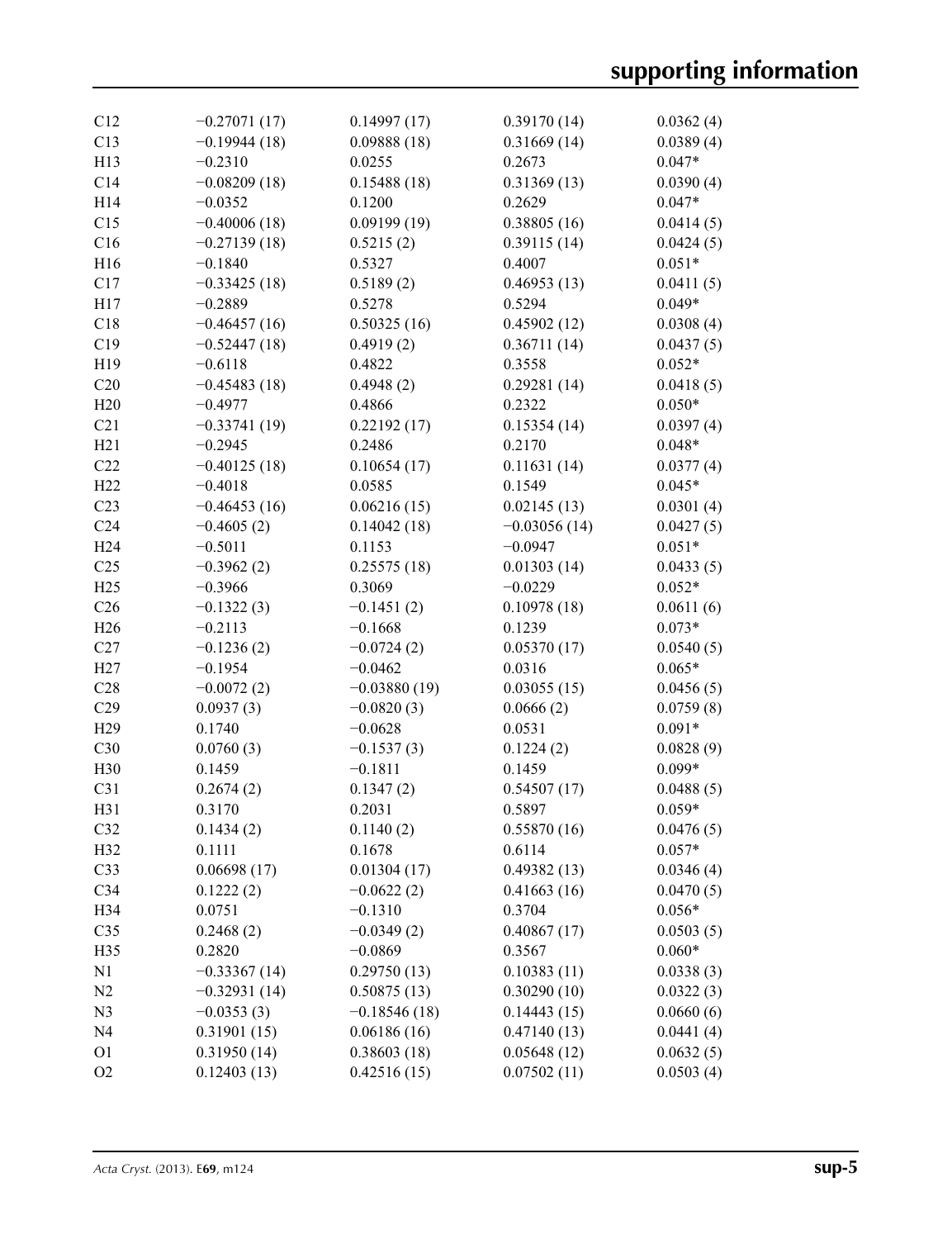| O <sub>3</sub>  | 0.09298(13)    | 0.54964(12) | 0.29372(11)  | 0.0482(4)  |
|-----------------|----------------|-------------|--------------|------------|
| O <sub>4</sub>  | $-0.06826(11)$ | 0.40345(11) | 0.22663(9)   | 0.0348(3)  |
| O <sub>5</sub>  | 0.07611(12)    | 0.33003(12) | 0.39048(9)   | 0.0390(3)  |
| O <sub>6</sub>  | $-0.45077(14)$ | 0.00500(14) | 0.31796(12)  | 0.0570(4)  |
| O7              | $-0.45369(14)$ | 0.14505(15) | 0.46598(12)  | 0.0591(4)  |
| H7A             | $-0.5359$      | 0.1073      | 0.4620       | $0.089*$   |
| O8              | $-0.09546(13)$ | 0.65753(11) | 0.24523(10)  | 0.0428(3)  |
| H8B             | $-0.0773$      | 0.6960      | 0.2039       | $0.064*$   |
| H8A             | $-0.0193$      | 0.6391      | 0.2712       | $0.064*$   |
| O <sub>9</sub>  | $-0.13290(12)$ | 0.43834(12) | 0.03593(9)   | 0.0394(3)  |
| H9A             | $-0.0496$      | 0.4192      | 0.0454       | $0.059*$   |
| H9B             | $-0.1268$      | 0.4886      | 0.0025       | $0.059*$   |
| O <sub>10</sub> | $-0.34951(13)$ | 0.57337(13) | 0.10870(10)  | 0.0467(4)  |
| H10A            | $-0.3992$      | 0.6371      | 0.1457       | $0.070*$   |
| H10B            | $-0.3349$      | 0.5845      | 0.0581       | $0.070*$   |
| O11             | 0.47994(18)    | 0.25126(16) | 0.77447(14)  | 0.0716(5)  |
| H11B            | 0.5591         | 0.2710      | 0.7688       | $0.107*$   |
| H11A            | 0.4599         | 0.1757      | 0.7487       | $0.107*$   |
| O <sub>12</sub> | 0.7365(2)      | 0.32408(19) | 0.78175(19)  | 0.0974(7)  |
| H12A            | 0.7474         | 0.3571      | 0.7392       | $0.146*$   |
| H12B            | 0.7518         | 0.3767      | 0.8394       | $0.146*$   |
| Mn1             | $-0.21832(2)$  | 0.48542(2)  | 0.172224(18) | 0.02771(9) |
|                 |                |             |              |            |

*Atomic displacement parameters (Å2 )*

|                 | $U^{11}$   | $U^{22}$   | $\mathcal{L}^{\beta 3}$ | $U^{12}$     | $U^{13}$     | $L^{23}$   |
|-----------------|------------|------------|-------------------------|--------------|--------------|------------|
| C1              | 0.0356(10) | 0.0460(11) | 0.0300(9)               | 0.0099(8)    | 0.0119(7)    | 0.0183(8)  |
| C <sub>2</sub>  | 0.0266(8)  | 0.0398(10) | 0.0286(8)               | 0.0061(7)    | 0.0056(7)    | 0.0151(7)  |
| C <sub>3</sub>  | 0.0353(10) | 0.0514(12) | 0.0410(10)              | 0.0162(9)    | 0.0126(8)    | 0.0198(9)  |
| C <sub>4</sub>  | 0.0471(12) | 0.0560(13) | 0.0590(13)              | 0.0237(10)   | 0.0119(10)   | 0.0313(11) |
| C <sub>5</sub>  | 0.0468(12) | 0.0570(13) | 0.0485(11)              | 0.0110(10)   | 0.0060(9)    | 0.0354(10) |
| C6              | 0.0276(9)  | 0.0441(10) | 0.0303(9)               | $-0.0006(8)$ | 0.0040(7)    | 0.0178(8)  |
| C7              | 0.0232(8)  | 0.0353(9)  | 0.0258(8)               | 0.0018(7)    | 0.0028(6)    | 0.0120(7)  |
| C8              | 0.0317(9)  | 0.0367(10) | 0.0230(8)               | 0.0058(7)    | 0.0089(7)    | 0.0121(7)  |
| C9              | 0.0309(9)  | 0.0435(10) | 0.0289(8)               | 0.0010(8)    | 0.0043(7)    | 0.0204(8)  |
| C10             | 0.0453(11) | 0.0454(11) | 0.0346(10)              | $-0.0045(9)$ | 0.0110(8)    | 0.0082(8)  |
| C11             | 0.0442(11) | 0.0477(12) | 0.0438(11)              | 0.0029(9)    | 0.0202(9)    | 0.0137(9)  |
| C12             | 0.0340(10) | 0.0403(10) | 0.0401(10)              | 0.0038(8)    | 0.0058(8)    | 0.0215(8)  |
| C13             | 0.0383(10) | 0.0393(10) | 0.0352(10)              | $-0.0006(8)$ | 0.0011(8)    | 0.0107(8)  |
| C14             | 0.0383(10) | 0.0473(11) | 0.0308(9)               | 0.0042(9)    | 0.0095(8)    | 0.0124(8)  |
| C15             | 0.0349(10) | 0.0448(11) | 0.0529(12)              | 0.0052(9)    | 0.0066(9)    | 0.0277(10) |
| C16             | 0.0278(9)  | 0.0636(13) | 0.0347(10)              | $-0.0014(9)$ | 0.0081(8)    | 0.0170(9)  |
| C17             | 0.0303(10) | 0.0649(13) | 0.0255(9)               | $-0.0017(9)$ | 0.0054(7)    | 0.0141(9)  |
| C18             | 0.0299(9)  | 0.0355(9)  | 0.0267(8)               | 0.0017(7)    | 0.0084(7)    | 0.0103(7)  |
| C19             | 0.0274(10) | 0.0747(15) | 0.0362(10)              | 0.0059(9)    | 0.0084(8)    | 0.0278(10) |
| C20             | 0.0344(10) | 0.0663(13) | 0.0301(9)               | 0.0061(9)    | 0.0074(8)    | 0.0232(9)  |
| C21             | 0.0447(11) | 0.0381(10) | 0.0356(10)              | $-0.0010(8)$ | $-0.0047(8)$ | 0.0160(8)  |
| C <sub>22</sub> | 0.0436(11) | 0.0337(10) | 0.0388(10)              | 0.0023(8)    | $-0.0007(8)$ | 0.0186(8)  |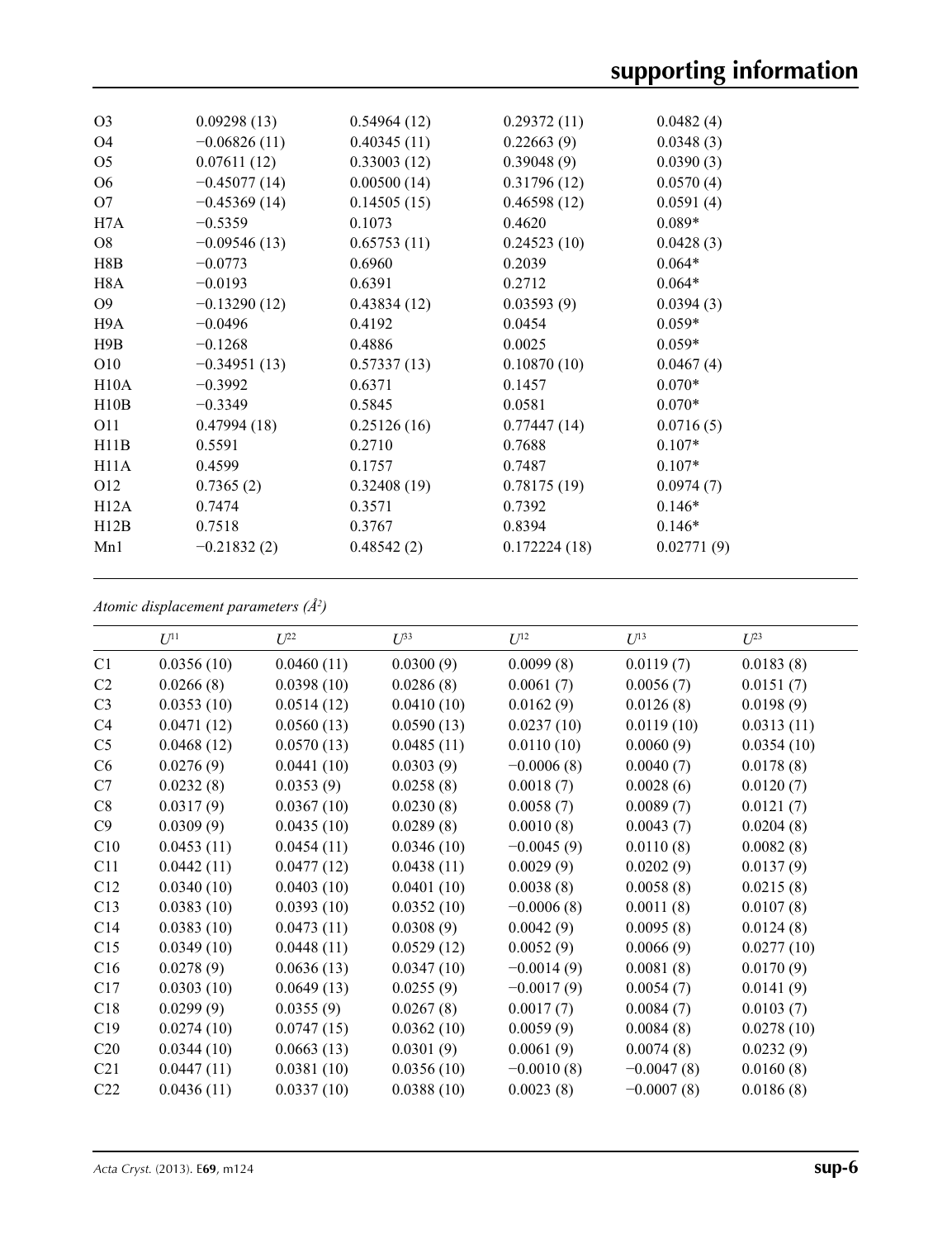## **supporting information**

| C <sub>23</sub> | 0.0245(8)   | 0.0324(9)   | 0.0349(9)   | 0.0049(7)     | 0.0071(7)    | 0.0129(7)   |
|-----------------|-------------|-------------|-------------|---------------|--------------|-------------|
| C <sub>24</sub> | 0.0513(12)  | 0.0432(11)  | 0.0331(10)  | $-0.0078(9)$  | $-0.0046(8)$ | 0.0185(8)   |
| C <sub>25</sub> | 0.0511(12)  | 0.0425(11)  | 0.0395(10)  | $-0.0071(9)$  | $-0.0020(9)$ | 0.0234(9)   |
| C <sub>26</sub> | 0.0784(18)  | 0.0490(13)  | 0.0538(14)  | $-0.0004(12)$ | 0.0223(13)   | 0.0144(11)  |
| C27             | 0.0596(14)  | 0.0508(13)  | 0.0529(13)  | 0.0089(11)    | 0.0139(11)   | 0.0181(10)  |
| C28             | 0.0546(13)  | 0.0408(11)  | 0.0398(10)  | 0.0057(9)     | 0.0086(9)    | 0.0119(9)   |
| C29             | 0.0595(16)  | 0.091(2)    | 0.100(2)    | 0.0088(15)    | 0.0103(15)   | 0.0625(18)  |
| C30             | 0.080(2)    | 0.091(2)    | 0.099(2)    | 0.0118(17)    | 0.0021(17)   | 0.0623(19)  |
| C31             | 0.0391(11)  | 0.0498(12)  | 0.0545(13)  | $-0.0025(9)$  | 0.0011(9)    | 0.0180(10)  |
| C32             | 0.0404(11)  | 0.0472(12)  | 0.0470(11)  | 0.0034(9)     | 0.0087(9)    | 0.0062(9)   |
| C33             | 0.0323(10)  | 0.0382(10)  | 0.0359(9)   | 0.0061(8)     | 0.0036(7)    | 0.0162(8)   |
| C34             | 0.0413(11)  | 0.0472(12)  | 0.0455(11)  | 0.0034(9)     | 0.0085(9)    | 0.0075(9)   |
| C <sub>35</sub> | 0.0452(12)  | 0.0560(13)  | 0.0531(12)  | 0.0142(10)    | 0.0201(10)   | 0.0184(11)  |
| N1              | 0.0328(8)   | 0.0338(8)   | 0.0363(8)   | 0.0010(6)     | 0.0055(6)    | 0.0150(7)   |
| N <sub>2</sub>  | 0.0312(8)   | 0.0373(8)   | 0.0299(7)   | 0.0030(6)     | 0.0108(6)    | 0.0131(6)   |
| N <sub>3</sub>  | 0.0975(18)  | 0.0476(11)  | 0.0549(12)  | 0.0008(11)    | 0.0103(12)   | 0.0225(10)  |
| N <sub>4</sub>  | 0.0341(9)   | 0.0530(10)  | 0.0556(10)  | 0.0065(8)     | 0.0080(8)    | 0.0315(9)   |
| O <sub>1</sub>  | 0.0452(9)   | 0.1113(14)  | 0.0665(10)  | 0.0290(9)     | 0.0302(8)    | 0.0637(10)  |
| O <sub>2</sub>  | 0.0394(8)   | 0.0806(11)  | 0.0559(9)   | 0.0230(7)     | 0.0185(7)    | 0.0490(8)   |
| O <sub>3</sub>  | 0.0433(8)   | 0.0358(8)   | 0.0540(9)   | 0.0023(6)     | 0.0000(7)    | 0.0039(6)   |
| O <sub>4</sub>  | 0.0253(6)   | 0.0415(7)   | 0.0448(7)   | 0.0058(5)     | 0.0076(5)    | 0.0232(6)   |
| O <sub>5</sub>  | 0.0361(7)   | 0.0532(8)   | 0.0275(6)   | $-0.0054(6)$  | 0.0077(5)    | 0.0159(6)   |
| O <sub>6</sub>  | 0.0451(9)   | 0.0530(9)   | 0.0670(10)  | $-0.0094(7)$  | 0.0011(8)    | 0.0191(8)   |
| O7              | 0.0371(8)   | 0.0688(10)  | 0.0696(10)  | $-0.0007(7)$  | 0.0192(7)    | 0.0212(8)   |
| O <sub>8</sub>  | 0.0461(8)   | 0.0319(6)   | 0.0512(7)   | 0.0025(5)     | 0.0080(6)    | 0.0159(5)   |
| O <sub>9</sub>  | 0.0374(7)   | 0.0511(8)   | 0.0389(6)   | 0.0107(6)     | 0.0165(5)    | 0.0238(5)   |
| O10             | 0.0509(9)   | 0.0626(9)   | 0.0447(8)   | 0.0262(7)     | 0.0211(6)    | 0.0336(7)   |
| O11             | 0.0669(11)  | 0.0617(11)  | 0.0820(12)  | 0.0184(9)     | 0.0249(10)   | 0.0142(9)   |
| O12             | 0.0856(15)  | 0.0685(13)  | 0.1202(18)  | $-0.0170(11)$ | 0.0203(13)   | 0.0158(12)  |
| Mn1             | 0.02765(15) | 0.03050(15) | 0.02832(15) | 0.00391(10)   | 0.00967(10)  | 0.01315(11) |
|                 |             |             |             |               |              |             |

*Geometric parameters (Å, º)*

| $Cl-O1$   | 1.242(2) | $C23-C24$               | 1.389(3) |
|-----------|----------|-------------------------|----------|
| $C1 - 02$ | 1.248(2) | $C23-C23$ <sup>ii</sup> | 1.496(3) |
| $C1-C2$   | 1.514(2) | $C24 - C25$             | 1.384(3) |
| $C2-C3$   | 1.390(3) | $C24 - H24$             | 0.9300   |
| $C2-C7$   | 1.402(2) | $C25 - N1$              | 1.335(2) |
| $C3-C4$   | 1.380(3) | $C25 - H25$             | 0.9300   |
| $C3-H3$   | 0.9300   | $C26 - N3$              | 1.317(4) |
| $C4 - C5$ | 1.388(3) | $C26 - C27$             | 1.382(3) |
| $C4 - H4$ | 0.9300   | $C26 - H26$             | 0.9300   |
| $C5-C6$   | 1.371(3) | $C27-C28$               | 1.387(3) |
| $C5 - H5$ | 0.9300   | $C27 - H27$             | 0.9300   |
| $C6-C7$   | 1.388(2) | $C28 - C29$             | 1.379(4) |
| $C6 - O5$ | 1.404(2) | $C28 - C28$             | 1.495(4) |
| $C7-C8$   | 1.518(2) | $C29 - C30$             | 1.380(4) |
| $C8 - O3$ | 1.250(2) | $C29 - H29$             | 0.9300   |
|           |          |                         |          |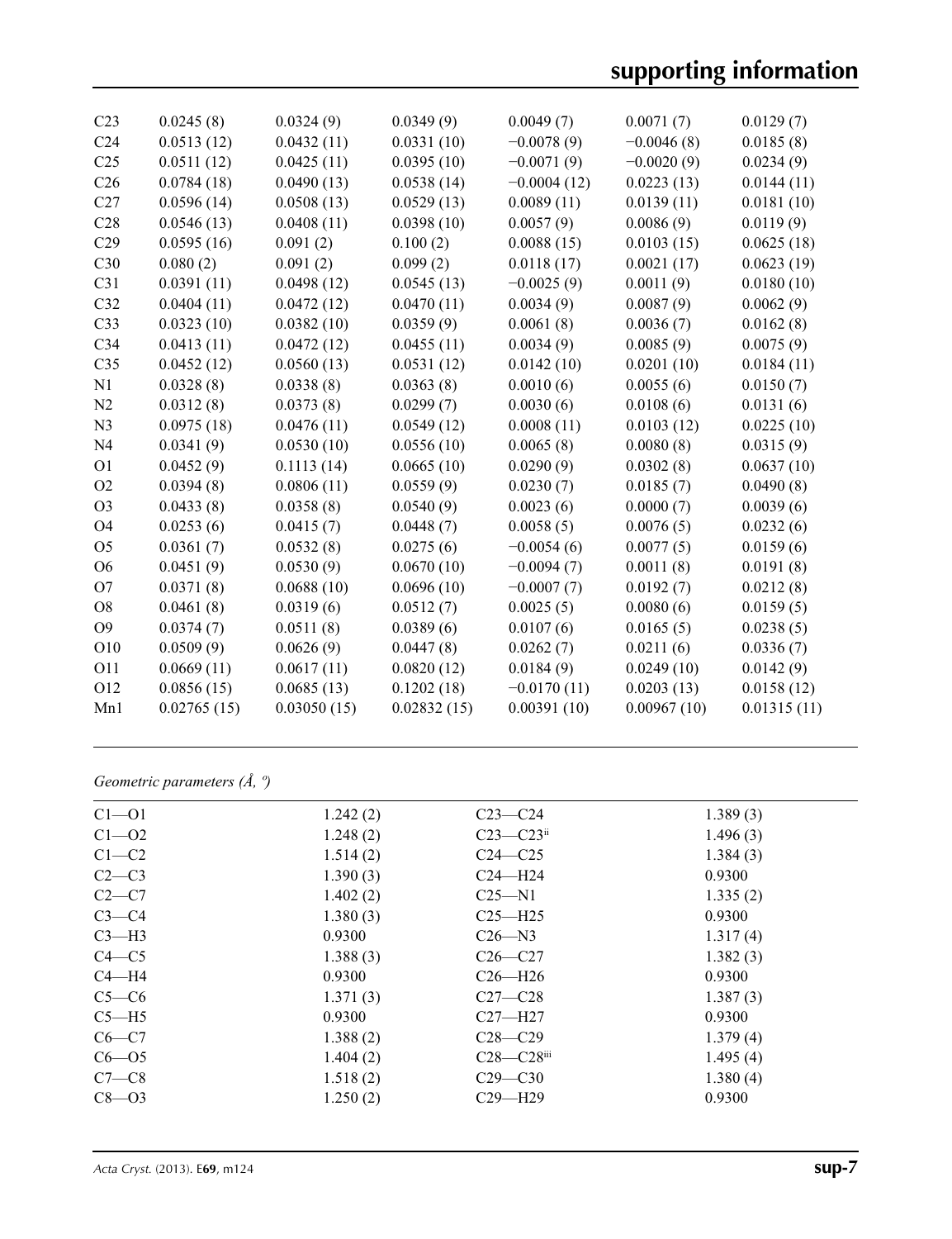| $C8 - O4$                | 1.255(2)    | $C30 - N3$        | 1.324(4)   |
|--------------------------|-------------|-------------------|------------|
| $C9 - 05$                | 1.378(2)    | C30-H30           | 0.9300     |
| $C9 - C14$               | 1.380(3)    | $C31 - N4$        | 1.325(3)   |
| $C9 - C10$               | 1.384(3)    | $C31 - C32$       | 1.381(3)   |
| $C10 - C11$              | 1.378(3)    | $C31 - H31$       | 0.9300     |
| $C10 - H10$              | 0.9300      | $C32-C33$         | 1.384(3)   |
| $C11 - C12$              | 1.387(3)    | $C32 - H32$       | 0.9300     |
| $C11 - H11$              | 0.9300      | $C33-C34$         | 1.389(3)   |
| $C12 - C13$              | 1.386(3)    | $C33-C33$ iv      | 1.488(4)   |
| $C12 - C15$              | 1.487(3)    | $C34 - C35$       | 1.377(3)   |
| $C13-C14$                | 1.387(3)    | C34-H34           | 0.9300     |
| $C13 - H13$              | 0.9300      | $C35 - N4$        | 1.324(3)   |
| $C14 - H14$              | 0.9300      | $C35 - H35$       | 0.9300     |
| $C15 - 06$               | 1.218(3)    | $N1 - Mn1$        | 2.2982(15) |
| $C15 - 07$               |             | $N2 - Mn1$        | 2.2852(14) |
| $C16 - N2$               | 1.305(3)    |                   |            |
|                          | 1.332(2)    | $O4 - Mn1$        | 2.1842(12) |
| $C16 - C17$              | 1.385(3)    | $O7 - H7A$        | 0.9440     |
| $C16 - H16$              | 0.9300      | $O8 - Mn1$        | 2.2002(13) |
| $C17 - C18$              | 1.387(3)    | $O8 - H8B$        | 0.8974     |
| $C17 - H17$              | 0.9300      | $O8 - H8A$        | 0.9473     |
| $C18 - C19$              | 1.391(3)    | $O9 - Mn1$        | 2.1780(12) |
| $C18 - C18$ <sup>i</sup> | 1.493(3)    | O9-H9A            | 0.9544     |
| $C19 - C20$              | 1.378(3)    | $O9 - H9B$        | 0.8941     |
| $C19 - H19$              | 0.9300      | $O10 - Mn1$       | 2.1543(13) |
| $C20 - N2$               | 1.336(2)    | $O10 - H10A$      | 0.9941     |
| $C20 - H20$              | 0.9300      | $O10 - H10B$      | 0.8189     |
| $C21 - N1$               | 1.335(2)    | $O11 - H11B$      | 0.8822     |
| $C21 - C22$              | 1.379(3)    | $O11 - H11A$      | 0.8438     |
| $C21 - H21$              | 0.9300      | $O12 - H12A$      | 0.8519     |
| $C22-C23$                | 1.386(2)    | $O12 - H12B$      | 0.8467     |
| $C22-H22$                | 0.9300      |                   |            |
|                          |             |                   |            |
| $O1 - C1 - O2$           | 125.40(17)  | $C23-C24-H24$     | 120.0      |
| $O1 - C1 - C2$           | 116.66(16)  | $N1 - C25 - C24$  | 123.56(17) |
| $O2 - C1 - C2$           | 117.94(15)  | $N1 - C25 - H25$  | 118.2      |
| $C3 - C2 - C7$           | 119.39(16)  | $C24 - C25 - H25$ | 118.2      |
| $C3-C2-C1$               | 118.72(16)  | $N3 - C26 - C27$  | 124.1(2)   |
| $C7-C2-C1$               | 121.88(15)  | N3-C26-H26        | 117.9      |
| $C4-C3-C2$               | 121.53(18)  | $C27-C26-H26$     | 117.9      |
| $C4-C3-H3$               | 119.2       | $C26-C27-C28$     | 119.6(2)   |
| $C2-C3-H3$               | 119.2       | C26-C27-H27       | 120.2      |
| $C3-C4-C5$               | 119.19(18)  | C28-C27-H27       | 120.2      |
| $C3-C4-H4$               | 120.4       | $C29 - C28 - C27$ | 116.0(2)   |
| $C5-C4-H4$               | 120.4       | C29-C28-C28iii    | 122.3(3)   |
| $C6-C5-C4$               | 119.33(18)  | C27-C28-C28iii    | 121.7(3)   |
| $C6-C5-H5$               | 120.3       | $C28-C29-C30$     | 120.3(3)   |
| $C4-C5-H5$               | 120.3       | C28-C29-H29       | 119.9      |
| $C5-C6-C7$               | 122.68 (17) | C30-C29-H29       | 119.9      |
|                          |             |                   |            |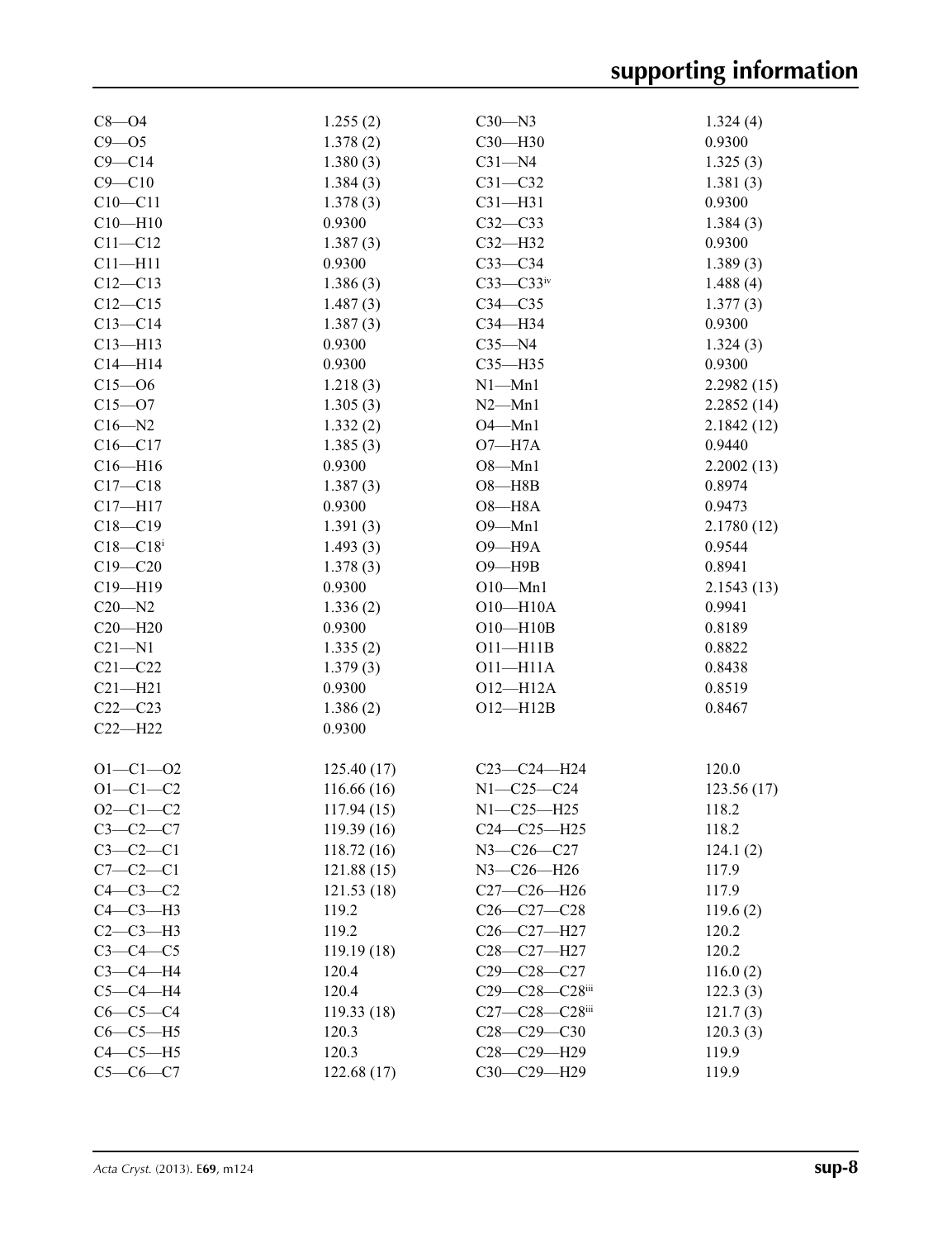| $C5 - C6 - O5$                 | 119.04(16)  | $N3 - C30 - C29$                | 123.5(3)    |
|--------------------------------|-------------|---------------------------------|-------------|
| $C7 - C6 - O5$                 | 117.88(16)  | N3-C30-H30                      | 118.2       |
| $C6-C7-C2$                     | 117.85(16)  | C29-C30-H30                     | 118.2       |
| $C6-C7-C8$                     | 118.13(15)  | N4-C31-C32                      | 123.0(2)    |
| $C2-C7-C8$                     | 123.80(15)  | $N4 - C31 - H31$                | 118.5       |
| $O3 - C8 - O4$                 | 126.15(16)  | $C32-C31-H31$                   | 118.5       |
| $O3-C8-C7$                     | 116.44(15)  | $C31 - C32 - C33$               | 119.97 (19) |
| $O4 - C8 - C7$                 | 117.32(15)  | C31-C32-H32                     | 120.0       |
| $O5 - C9 - C14$                | 123.86(16)  | C33-C32-H32                     | 120.0       |
| $O5 - C9 - C10$                | 115.14(16)  | $C32 - C33 - C34$               | 116.35(18)  |
| $C14 - C9 - C10$               | 121.01 (17) | $C32 - C33 - C33$ iv            | 121.7(2)    |
| $C11 - C10 - C9$               | 119.41(18)  | $C34 - C33 - C33$ <sup>iv</sup> | 122.0(2)    |
| $C11 - C10 - H10$              | 120.3       | $C35-C34-C33$                   | 119.9(2)    |
| $C9 - C10 - H10$               | 120.3       | C35-C34-H34                     | 120.1       |
| $C10-C11-C12$                  | 120.90(18)  | СЗЗ-СЗ4-НЗ4                     | 120.1       |
| $C10 - C11 - H11$              | 119.6       | $N4 - C35 - C34$                | 123.2(2)    |
| $C12 - C11 - H11$              | 119.6       | N4-C35-H35                      | 118.4       |
| $C13 - C12 - C11$              | 118.54(17)  | C34-C35-H35                     | 118.4       |
| $C13 - C12 - C15$              | 119.71 (18) | $C25 - N1 - C21$                | 116.29(16)  |
| $C11 - C12 - C15$              | 121.73(18)  | $C25 - N1 - Mn1$                | 123.23(12)  |
| $C12-C13-C14$                  | 121.42(18)  | $C21 - N1 - Mn1$                | 120.44(12)  |
| $C12 - C13 - H13$              | 119.3       | $C16 - N2 - C20$                | 116.29(15)  |
| $C14 - C13 - H13$              | 119.3       | $C16 - N2 - Mn1$                | 120.71(12)  |
| $C9 - C14 - C13$               | 118.57(17)  | $C20 - N2 - Mn1$                | 122.44(12)  |
| $C9 - C14 - H14$               | 120.7       | $C26 - N3 - C30$                | 116.5(2)    |
| $C13 - C14 - H14$              | 120.7       | $C35 - N4 - C31$                | 117.55(18)  |
| $O6 - C15 - O7$                | 123.89(19)  | $C8 - O4 - Mn1$                 | 130.26(11)  |
| $O6 - C15 - C12$               | 122.74(19)  | $C9 - 05 - C6$                  | 119.08(14)  |
| $O7 - C15 - C12$               | 113.36(18)  | $C15 - O7 - H7A$                | 112.0       |
| $N2 - C16 - C17$               | 123.57(17)  | $Mn1 - O8 - H8B$                | 113.1       |
| $N2 - C16 - H16$               | 118.2       | $Mn1 - O8 - H8A$                | 107.1       |
| $C17 - C16 - H16$              | 118.2       | Н8В-О8-Н8А                      | 108.2       |
| $C16 - C17 - C18$              | 120.29(17)  | $Mn1 - O9 - H9A$                | 111.3       |
| C16-C17-H17                    | 119.9       | $Mn1 - O9 - H9B$                | 121.5       |
| C18-C17-H17                    | 119.9       | Н9А-О9-Н9В                      | 104.8       |
| $C17 - C18 - C19$              | 115.83(16)  | $Mn1 - O10 - H10A$              | 126.1       |
| $C17 - C18 - C18$ <sup>i</sup> | 121.8(2)    | $Mn1 - O10 - H10B$              | 118.1       |
| $C19 - C18 - C18$ <sup>i</sup> | 122.4(2)    | $H10A - O10 - H10B$             | 108.6       |
| $C20-C19-C18$                  | 120.22(17)  | H11B-011-H11A                   | 110.6       |
| $C20-C19-H19$                  | 119.9       | H12A-O12-H12B                   | 110.1       |
| $C18 - C19 - H19$              | 119.9       | $O10 - Mn1 - O9$                | 87.89(5)    |
| $N2 - C20 - C19$               | 123.78(17)  | $O10 - Mn1 - O4$                | 172.92(5)   |
| $N2 - C20 - H20$               | 118.1       | $O9 - Mn1 - O4$                 | 86.24(5)    |
| C19-C20-H20                    | 118.1       | $O10 - Mn1 - O8$                | 90.91(6)    |
| $N1 - C21 - C22$               | 123.81(17)  | $O9 - Mn1 - O8$                 | 94.57(5)    |
| $N1 - C21 - H21$               | 118.1       | $O4 - Mn1 - O8$                 | 85.61(5)    |
| $C22-C21-H21$                  | 118.1       | $O10 - Mn1 - N2$                | 91.23(5)    |
| $C21 - C22 - C23$              |             | $O9 - Mn1 - N2$                 |             |
|                                | 120.05(17)  |                                 | 171.20(5)   |